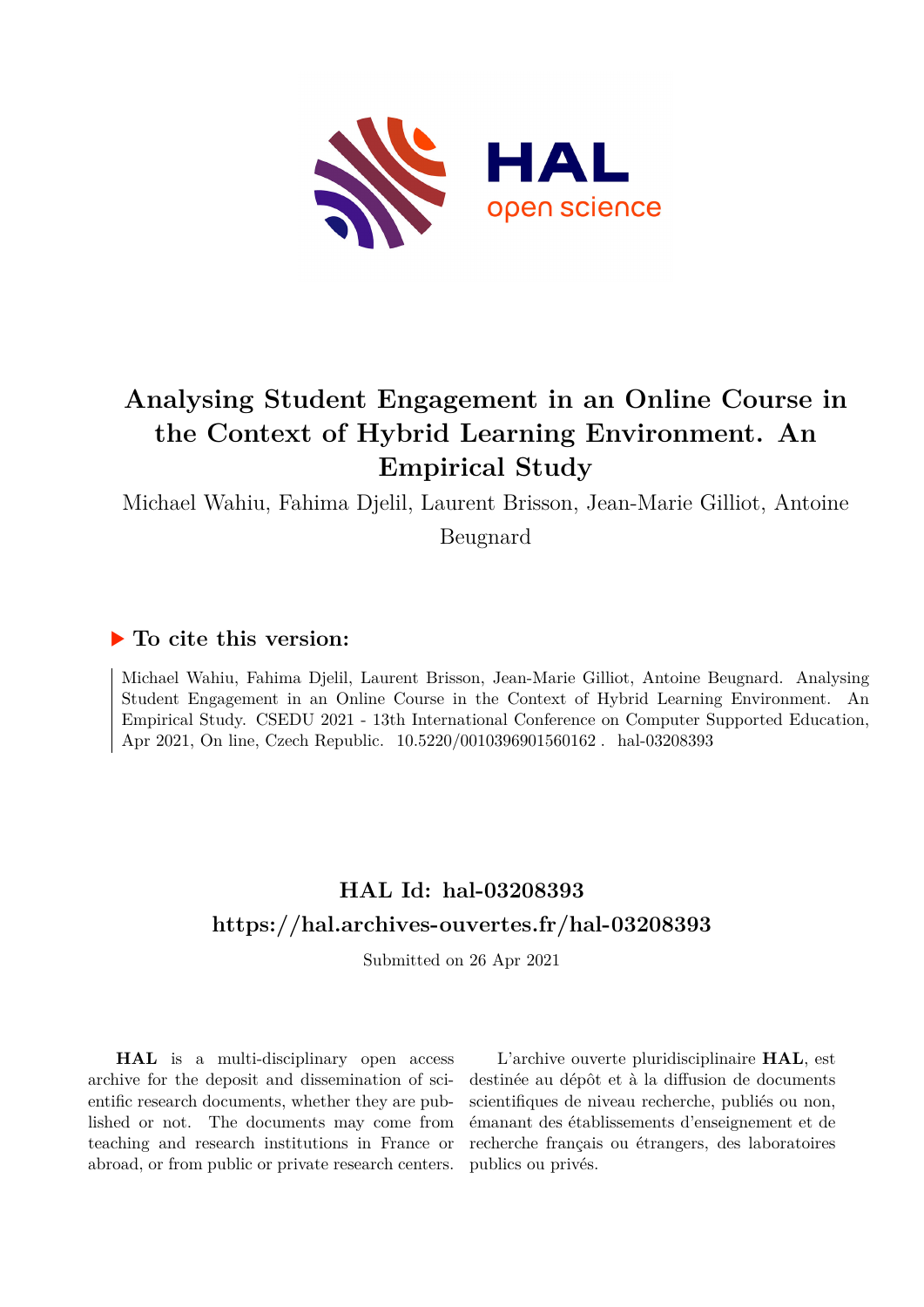# Analysing Student Engagement in an Online Course in the Context of Hybrid Learning Environment. An Empirical Study

Michael Wahiu<sup>1</sup>, Fahima Djelil<sup>2</sup><sup>®a</sup>, Laurent Brisson<sup>2</sup>®<sup>b</sup>, Jean-Marie Gilliot<sup>2</sup>®<sup>c</sup>, and Antoine Beugnard  $2\mathbf{0}^d$ 

<sup>1</sup>*Computer Science Department, Dedan Kimathi University of Technology, Dedan Kimathi, Kenya* 2 *IMT Atlantique, Lab-STICC, UMR CNRS 6285, F-29238 Brest, France michael.kamau@dkut.ac.ke,* {*fahima.djelil,laurent.brisson,jm.gilliot,antoine.beugnard*}*@imt-atlantique.fr*

- Keywords: Online Course, Hybrid Learning Environment, Student Engagement, Learning Analytics, Course Design
- Abstract: This paper aims to understand student learning engagement in an online course. We describe an empirical study we conducted to investigate learner profiles when interacting with learning content. This study is based on data records about student online navigation and took place in the context of a hybrid environment. The obtained results showed that students mostly select assessment activities and visit the online course content without engaging deeply in the learning activities. This leads us to conclude on the role of assessment to motivate and engage students and on the importance of thinking out the design of the hybrid course. Finally, future work is motivated to study how to provide effective interactions with course content and how this can impact learning engagement and course design.

# 1 INTRODUCTION

Presently, in higher education, online learning continues to have a rapid expansion, since it removes the space and time restrictions for learning facilitation. As a matter of fact, formalized online learning processes are not time-bound, and supports a blend of both the class-paced and self-paced learning interactions (Kumar et al., 2011; Means et al., 2014). In addition, advances in Learning Analytics have become resourceful for measuring and reporting of data about learner records (Siemens et al., 2011). In particular, Learning Analytics offers many opportunities for online learning analysis (Xiong and Suen, 2018), and go beyond statistical description of learning data (Chatti et al., 2012). Reporting data about students learning activities and describing how students navigate in their courses, help to obtain direct insights from online activities (Lockyer et al., 2013). This helps to acquire objective measurements of learning such as determining whether students progress well and acquire the desired learning outcomes, or whether they are at risk of failure or need adaptive scaffolds.

As variations of blended learning evolve, educators need developing better understanding of how effective interaction with course content impacts engagement and learning (Murray et al., 2013). In the context of hybrid learning, understanding how students navigate in an online course when it takes place in a hybrid context implies to examine online learning navigation of a large number of students. This can lead to provide educators synthetic observations of how their students interact with online resources.

In this paper, our objective is to understand students learning engagement in an online course, based on their data records. Our main research questions are the following:

- 1. What are the indicators of student engagement that can be measured from online learning activities?
- 2. What are the student profiles that can be obtained from these indicators, and that can lead to some insights on student engagement ?

To this end, based on the literature, we first defined some indicators that are relevant to examine student online navigation, and that may impact learning engagement. We applied Principal Component Analysis (PCA) and an Agglomerative Hierarchical Clustering (AHC) to determine typical learners' behaviours on data learning records.

<sup>a</sup> https://orcid.org/0000-0001-8449-2062

<sup>b</sup> https://orcid.org/0000-0002-5309-2688

c https://orcid.org/0000-0003-4569-3552

<sup>d</sup> https://orcid.org/0000-0002-3096-237X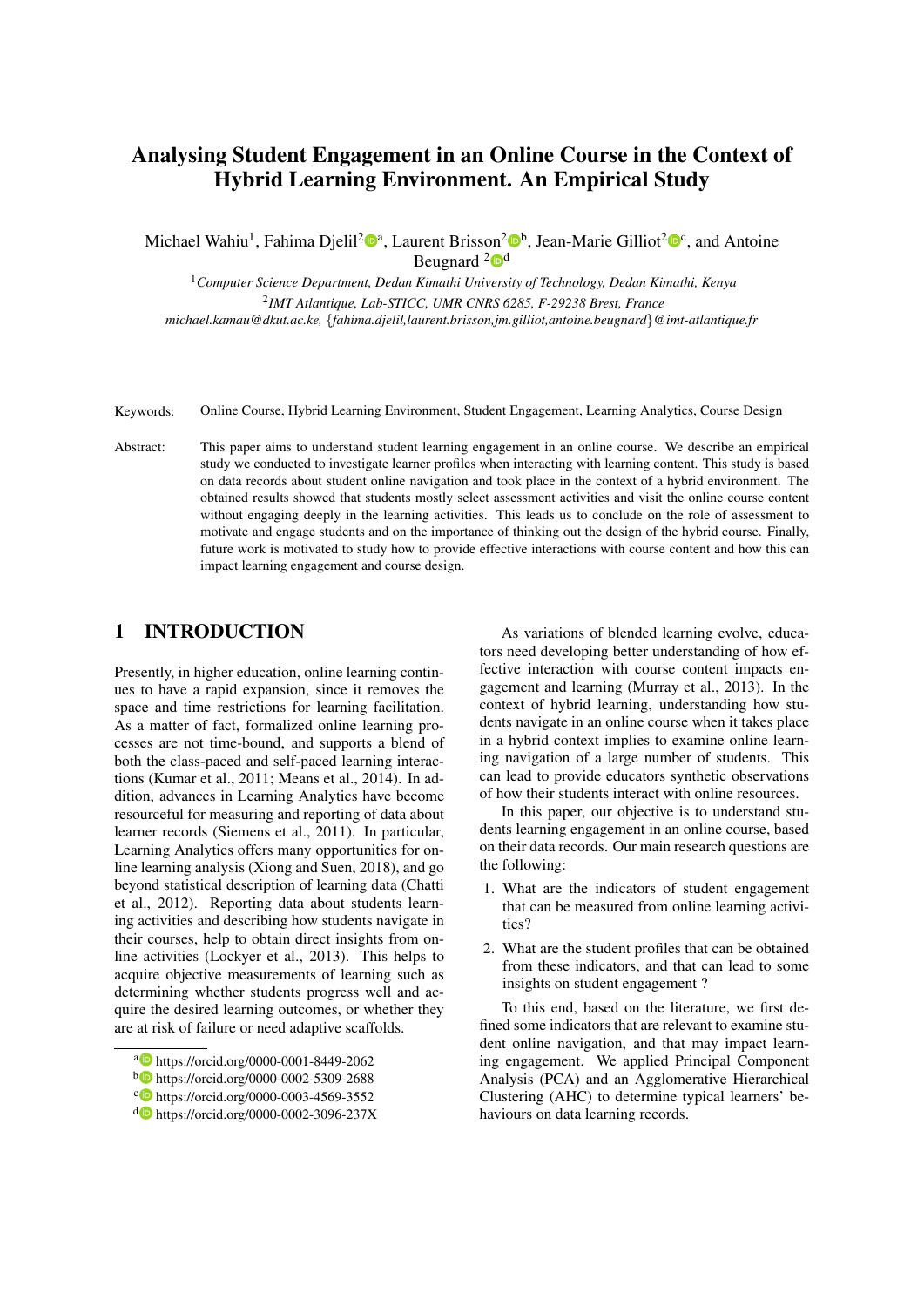The present paper is organised as follows. Section 2 gives a description of some online learning engagement indicators. Section 3 describes the methodology employed, including details of the context, as well as data collection and analysis. Results are summarised and discussed in section 4. Finally, conclusions and future research directions are drawn in section 5.

# 2 LEARNING ENGAGEMENT INDICATORS

Within Learning Management Systems (LMS), such as Moodle (Rice, 2015), online learning is characterized by different kinds of educational interactions (Horton, 2011), including interactions with learning content and interactions between students (Bates et al., 2018).

From various education researches, student learning engagement is related to both a state of the mind and behavioral actions (Mosher and MacGowan, 1985; Skinner et al., 1990; Skinner and Belmont, 1993). Agreeably to a common meaning, authors like (Carini et al., 2006; Robinson and Hullinger, 2008; Kuh, 2009; Lewis et al., 2011; Gunuc and Kuzu, 2015) posit that, student engagement should encompass multidimensional factors, parts of cognitive and behavioral reactions towards educational activities.

Based on that, we explore some possible indicators of student learning engagement relaying on the literature:

- Kind of resources: the kind and the diversity of resources the student choose in a given course, that can have a direct impact on his motivation to learning (Coates, 2006; Lei, 2010; Means et al., 2014). Depending on the kind of resource the learning activity may consist of reading, watching, listening, exploring, solving problems, answering questions or discussing with peers.
- Kind of tasks: This may indicate the activeness or the passiveness of the student participation (Kuh, 2009; Ma et al., 2015; Rieber, 2017), that can influence knowledge replication and recall (Lea et al., 2003; Coffrin et al., 2014; Xing et al., 2015). For example, post-tasks and submit-tasks reveal a more active participation than view-tasks. This also includes the collaborative and individual nature of the tasks.
- Interaction intensity: This may indicate how interested and determined is the student by the learning activities (You, 2016; Xiong and Suen, 2018). This is in relation to the number of achieved tasks (Henrie et al., 2015), or even the number of in-

teraction attempts (You, 2016; Xiong and Suen, 2018). For example, the number of clicks to browse a page, play a video or post in a forum.

# 3 METHOD

Our work aims to examine how students engage in an online learning course. We first consider the student interactions within the same time baseline, then we vectorize the student interactions with the learning resources. To determine typical learners' behaviors, and the set of event indicators underlying similarities and differences between learners, we conducted a Principal Component Analysis (PCA) and an Agglomerative Hierarchical Clustering (AHC). This method has proven to be effective in a similar study (Djelil et al., 2018).

## 3.1 Experiment context

The study took place in a hybrid course using the Moodle platform (May-August 2019), involving 133 undergraduate students at Dedan Kemathi University of Technology in Kenya. The course was about Computer Information Technology (CIT), which aims students to develop a broad understanding in all areas of Information Technology, including Operating Systems and Database Management Systems. The online course complements in-classroom activities. It is organized as a sequence of learning activities provided in the Moodle platform, comprising 2 forums, 9 quizzes (each quiz is about a classroom lesson), 4 wikis, 1 assignment allowing students to submit work to their teacher. It offers additional resources including e-books, lecture files, HTML pages, URL and workshop resources. The hybrid course also includes other offline tests and a classroom final exam.

## 3.2 Data Collection

Data records were stored about learning activities characterized by student interactions with online learning resources. Data about a learning activity is characterized by a sequence of events produced by the LMS, each time a student interacts with a learning resource along a period of time. For example, a learning activity for a student can be a participation to a forum at a certain time. Here, the student interacts with a forum resource, and each time he/she views or posts a message, this information is stored as an event into the raw data.

After preliminary data cleaning and filtering, we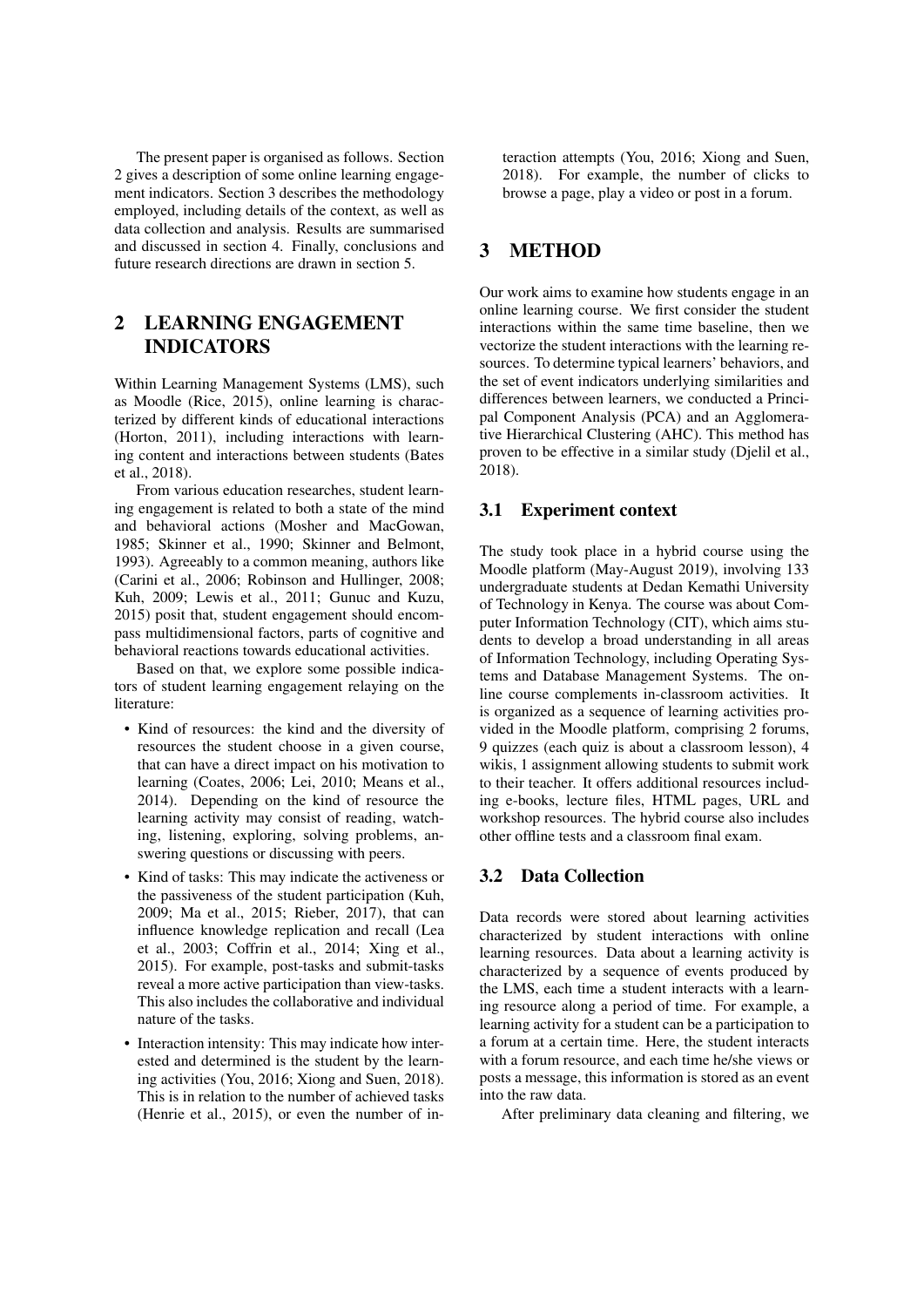obtained a data file containing timestamped taskbased learning activities records.

## 3.3 Data Analysis

#### 3.3.1 Time Discretization

To facilitate analysis of student learning activities and allow comprehensive comparisons, we first set an observation period to one day, to get observations with the same time baseline. We split the course timeline into periods of equal lengths, by performing a splitting of data, into sampled records or segmented chunks of daily learning activity observations.

### 3.3.2 Student Interaction Vectorization

In order to be computed, the data obtained from the previous step of time discretization, is structured using vectors. Each vector stores for each student, during a period of time information about series of events of learning activities including the resource name, its category (group, individual, assessment), the kind of the resulting tasks (active, passive), and the state of the learning activity (began, ongoing, completed).

#### 3.3.3 Data Aggregation

To prepare the data analysis, we built a new data file of aggregated data. For each student, over a period of time, we stored the values of different analysis variables (Table 1). PCA was conducted with this aggregated data after their standardization.

| Analysis variable | Signification                  |
|-------------------|--------------------------------|
| Indiv-Act         | count of individual activities |
| Group-Act         | count of group activities      |
| Asses-Act         | count of assessment activities |
| Total-Act         | count of total activities      |
| Activ-Task        | percentage of active tasks     |
| <b>Divers</b>     | diversity of resources         |
|                   | (Gini Index)                   |

Table 1: Aggregated data (the PCA variables.)

#### 3.3.4 Data Standardization

Since our ultimate goal is to achieve clustering of student profiles on the basis of learning activity indicators having varying units, it is ideally suited to perform a data standardization on aggregated data computed from the student's interaction vectors. Standardization is a scaling technique where the data values are centered around the mean with a unit standard deviation. The result is that the mean of the attributes becomes zero and the resultant distribution has a unit standard deviation.

#### 3.3.5 Principal Component Analysis

The key objective with PCA is to reduce the dimensionality of a dataset with a large number of interrelated variables, while retaining as much as possible the variation present in the dataset (Jolliffe, 2003). This reduction is achieved by converting the initial variables into a new set of uncorrelated variables, called principal components. Principal components are ordered so that the first few retain most of the variation present in the dataset. The principal components are also called PCA axes or factors. The PCA returns the principal components with their corresponding eigenvalues, reflecting the variability of the reduced initial data. Ideally, a small number of factors with high eigenvalues are retained to ensure good visual representations of data. Correlation refers to the degree of dependence between two variables. In our case, it is measured according to Pearson's correlation coefficient, giving a value between -1 and +1 inclusive. The closer the coefficient is to  $-1$  or  $+1$ , the greater is the correlation between the variables.

#### 3.3.6 Agglomerative Hierarchical Clustering

In order to achieve our ultimate goal, which is to identify groups of learners, we conducted an AHC on the new observations' coordinates in the subspace containing the chosen PCA factors. AHC works from the dissimilarities between the observations to be grouped together (Day and Edelsbrunner, 1984). It is an iterative classification method whose process is based on calculating the dissimilarity between observations. Two observations are clustered together when that minimizes a given agglomeration criterion, thus creating a class comprising these two objects. Then the dissimilarity between this class and other observations is calculated using the agglomeration criterion. This process continues until all the observations have been clustered.

# 4 RESULTS AND DISCUSSION

#### 4.1 Characterizing Student Interactions

The PCA returned 6 factors estimated from the aggregated data listed beforehand, after undergoing standardization (Table 2). The first three eigenvalues represent 72.3% of the initial variability of the data (cumulative variability). We retained the first three fac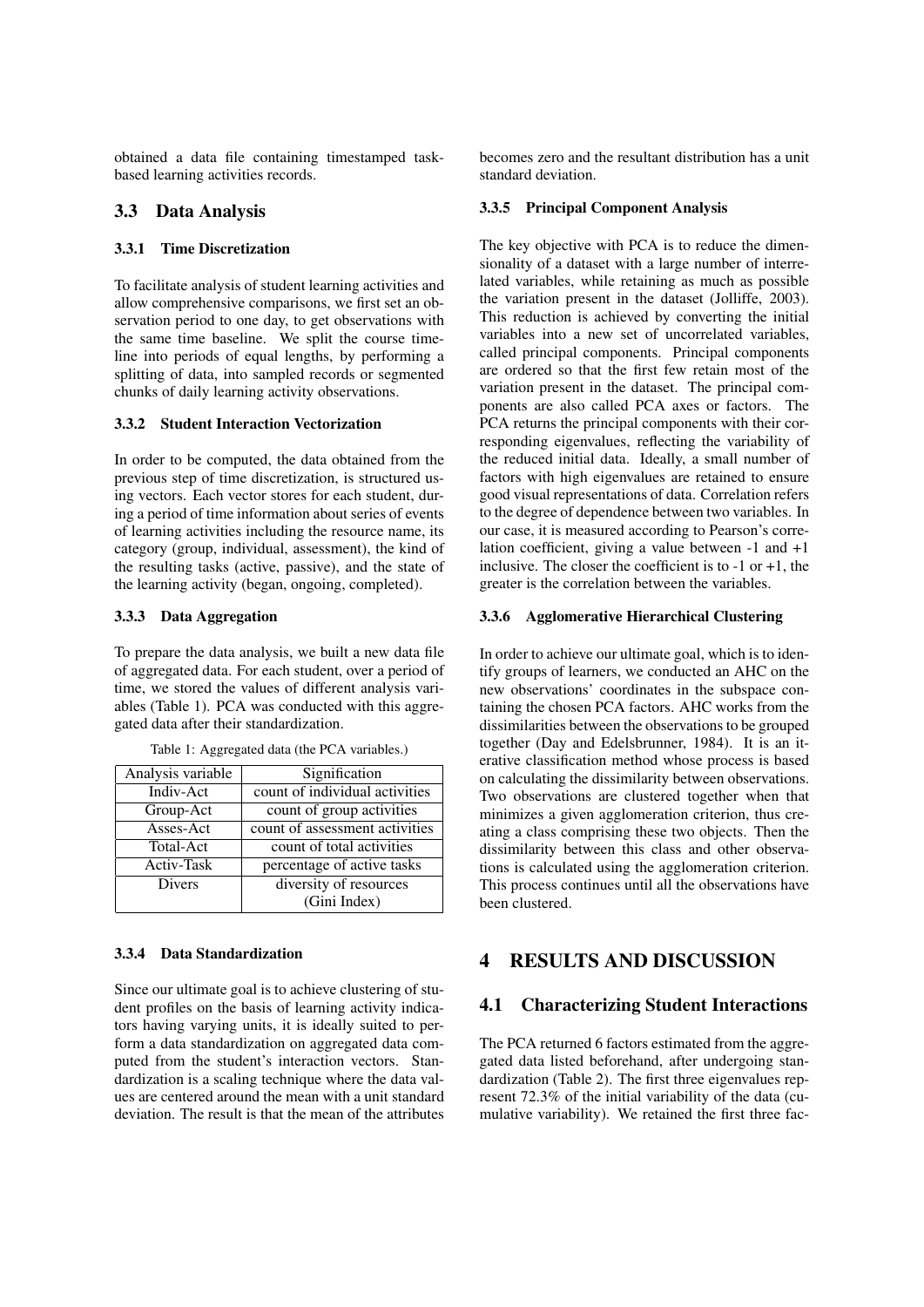tors and ignored the last ones that have low eigenvalues.

Table 2: Principal components (factors) returned by the PCA, with their corresponding eigenvalue, eigenvalue variability and cumulative variability.

| Factors        | Eigenvalue | Variability         | Cumulative |
|----------------|------------|---------------------|------------|
|                |            | $\left( \% \right)$ | $(\%)$     |
| F <sub>1</sub> | 1.97       | 32.8                | 32.8       |
| F2             | 1.37       | 22.8                | 55.6       |
| F <sup>3</sup> |            | 16.7                | 72.3       |
| F4             | 0.97       | 16.1                | 88.4       |
| F <sub>5</sub> | 0.68       | 11.6                | 100        |
| F6             |            |                     | 100        |

Table 3 shows the set of the initial variables defining the first three retained factors. Variables that scored high on the factor F1 are Asses-Act (count of assessment activities) and Total-Act (count of total activities), with respective correlation values of 0.64 and 0.66. We can observe that these two correlation values are very close. This can be interpreted by the fact that students who contributed to defining F1, complete a large number of their activities by accessing assessment resources such as quizzes.

F2 is positively correlated with the variables Indiv-Act (count of individual activities), and Divers (diversity of resources) respectively with the values 0.66 and 0.44. This can be explained by the fact that the course incorporates various individual resources as offered by the platform Moodle, and so students choose varied individual activities.

F3 is significantly correlated with the variable Group-Act (count of group activities) and negatively correlated with the variable Divers. Correlation values between these variables and F3 are respectively 0.80 and -0.49. These results reflect a lack of diversity of group activities used in the course. Consequently, students choosing collaborative activities are those who access to resources that are not diverse.

Based on these statistical analysis, we can conclude that it is possible to distinguish students by: 1) a large number of assessment activities compared to other activities; 2) the number of individual activities with a relatively significant diversity of resources they access to; and contrarily 3) the number of group activities with a relatively non-significant diversity of resources they access to.

### 4.2 Characterizing Student Profiles

The AHC was conducted on the new observations' coordinates in the 3-dimensional space with respect to the chosen factors F1, F2, and F3. The algorithm re-

Table 3: Correlations between the PCA variables and the first three factors. Refer to table 1 for variable names explanation.

| <b>PCA Variable</b> | F <sub>1</sub> | F2      | F <sup>3</sup>    |
|---------------------|----------------|---------|-------------------|
| Indiv-Act           | 0.01           | 0.66    | $-0.25$           |
| Group-Act           | 0.16           | 0.40    | $\overline{0.80}$ |
| Asses-Act           | 0.64           | $-0.12$ | $-0.22$           |
| Total-Act           | 0.66           | 0.24    | 0.05              |
| Activ-Task          | 0.36           | $-0.36$ | $-0.06$           |
| Divers              | $-0.03$        | 0.44    | $-0.49$           |

turned four homogeneous clusters showing, for each student within a time period, the cluster he/she belongs to (Figure 1). Table 4 complements the visual result by giving the size of each cluster as well as some descriptive statistics related to the analysis variables that define significantly the retained factors F1, F2 and F3.

We can observe that the largest number of observations (979) consists of students (by time period) whose assessment activities account for almost activities totaled in the online platform. In fact, the mean value of the variable Asses-Act is the highest one compared to the other clusters. Moreover, in this cluster, the variables Asses-Act and Total-Act have very close values (Table 4). We can also observe from Figure 1, that one part of this cluster points (triangular red symbols) are plotted along the F1 axis with relatively high coordinates values (these points contributed significantly to the definition of F1 axis - we already observed that F1 axis is mostly defined by the two variables Asses-Act and Total-Act). This cluster allows qualifying students by time period with assessmentoriented learning profiles.

A second cluster defines group-oriented learning profiles (74 observations). In fact, we can observe that this cluster is mainly characterized by the largest mean number of group activities and the largest mean number of total activities. Students belonging to this cluster register also a significant average number of assessment activities. In fact, this cluster points are plotted along the axis F1 (blue rectangular symbols in Figure 1), with relatively high coordinates values.

A third cluster allows defining individual-oriented learning profiles (92 observations). The main characteristic of this cluster is a large average number of individual activities, as well as the most significant diversity of resources accessed by students. This may be explained by the diversity of individual resources inherent to the Moodle Plateform. We can observe in Figure 1 that this cluster points are mostly plotted along F2 axis with relatively high coordinates values (magenta diamond symbols). We already observed that F2 axis is defined by the number of individual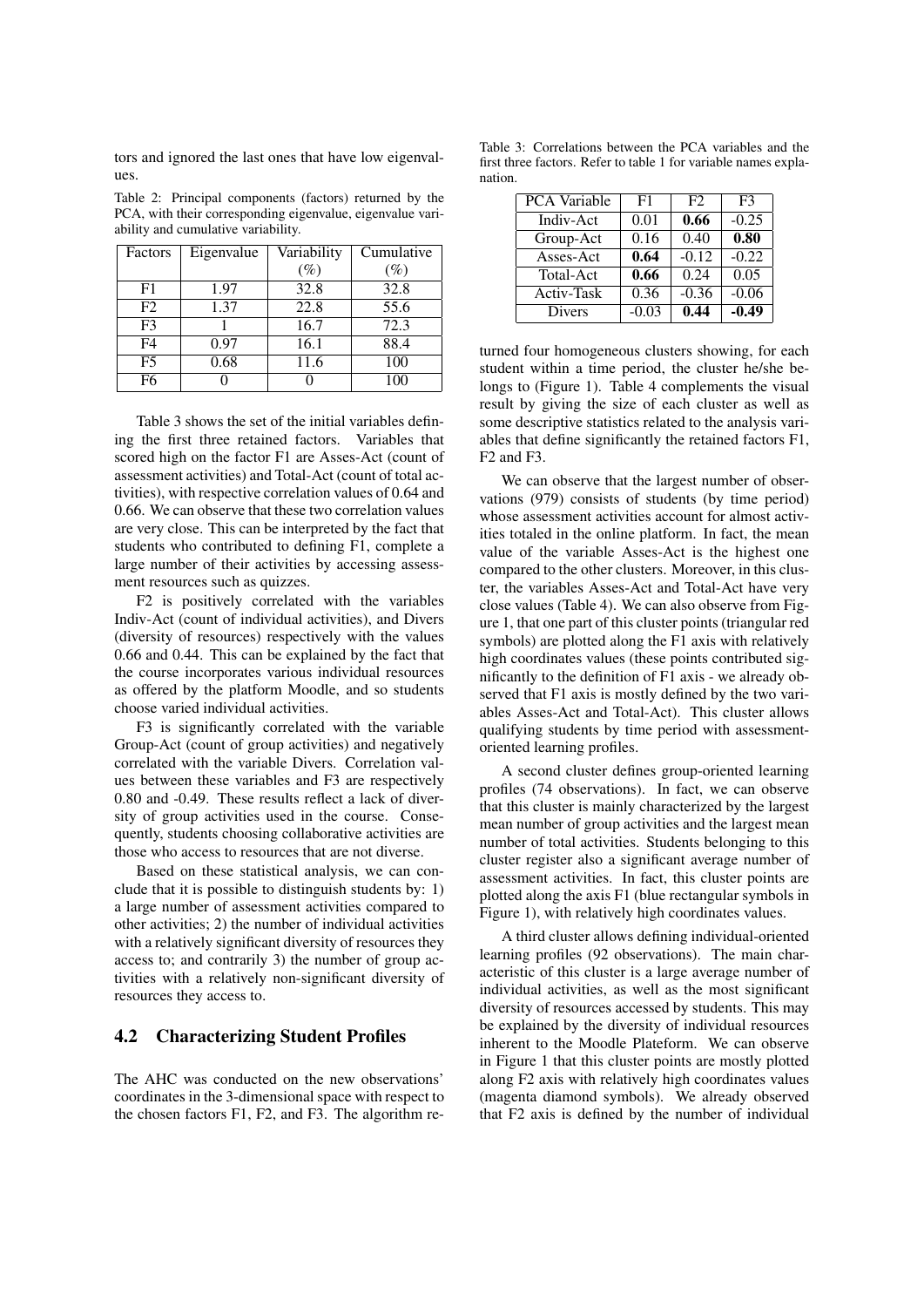

Figure 1: Map showing the partition of students by time period into clusters defining four different profiles.

activities the student performs and the diversity of resources.

The last cluster is the second-largest one (559 observations). It is characterized by low average values on all the variables compared to other clusters. We can observe in Figure 1 that these cluster points are plotted in the positive 2D-plane F1-F2 around the origin, having coordinate values close to zero (green circle symbols). This allows defining students that access to all the learning activities and resources without really achieving tasks and being active. They rather access to the different learning content to only visit and view the course resources. They can be qualified by visitors or content viewers.

# 4.3 Understanding Student Online Engagement

From these observations we can conclude that students mostly select assessment resources, compared to collaborative or individual ones. We also observed that most of the time, students visit the course content without engaging deep interactions with the provided tasks.

This may be explained by the context of the study, which is a hybrid environment that is also offering social presence and face-to-face dialogues between

the teacher and the students. In fact, students may consider that the classroom learning situation is good enough for acquiring knowledge, and decide to keep asynchronous online interactions producing assignments and complete online quizzes.

Students are used to looking for a great documentation from the net and may discard the ones recommended by teachers. They may visit the online course content out of curiosity and decide that the content received in presence would be enough for their learning.

Students also meet in a physical classroom and communicate directly with each other without resorting to a communication tool provided inside the online course. They may decide to perform group activities in presence and use other means of online communication. This may explain the low intensity of online group activities that was measured.

# 5 CONCLUSION AND FUTURE DIRECTIONS

In this work we have described our methodology and the results of a study that we conducted to investigate learners' profiles when interacting with online course content. We processed a PCA and an AHC in the anal-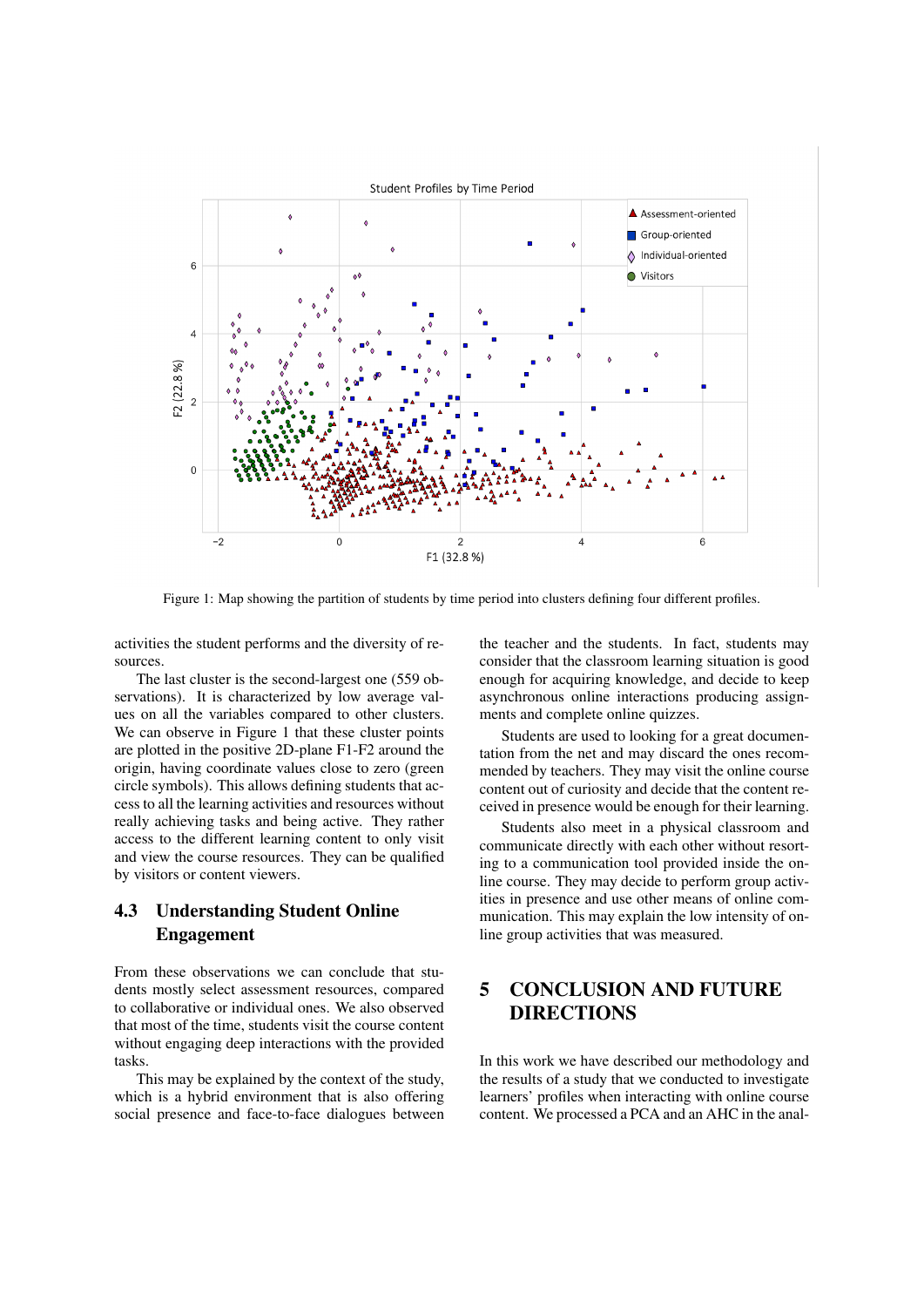|                  |      | Assessment | Group | Individual | <b>Visitors</b> |
|------------------|------|------------|-------|------------|-----------------|
| Cluster size     |      | 979        | 74    | 92         | 559             |
| Asses-Act        | Mean | 11.83      | 8.65  | 4.66       | 0.83            |
|                  | std  | 8.04       | 8.86  | 7.75       | 0.94            |
| <b>Total-Act</b> | Mean | 11.88      | 24.3  | 13.67      | 1.87            |
|                  | std  | 8.17       | 9.13  | 10.1       | 2.53            |
| Indiv-Act        | Mean | 0.4        | 1.65  | 8.62       | 0.81            |
|                  | std  | 1.11       | 2.78  | 5.29       | 1.45            |
| Group-Act        | Mean | 0.61       | 14.5  | 1.48       | 1.24            |
|                  | std  | 1.46       | 5.96  | 2.59       | 2.05            |
| <b>Divers</b>    | Mean | 0.22       | 0.57  | 10.25      | 0.04            |
|                  | std  | 1.8        | 2.74  | 11.49      | 0.43            |

Table 4: Cluster size and descriptive statistics related to the variables defining the first three factors. Refer to table 1 for the PCA variable names explanation.

ysis of data, leading to the characterization of different profiles of students.

Regarding the first research question "what are the indicators of student engagement that can be measured from online learning activities?" Insights from the literature helped us to define aggregated data that served as inputs to the PCA. Five variables among six allowed to characterize students interactions with online content. This led to indicators of engagement that are dependent on the experiment context. In fact, these indicators may be different in another context. Regarding the second research question, "what are the student profiles that can be obtained from these indicators, and that can lead to some insights on student engagement ? " The AHC performed on the PCA results allowed for the description of four distinct profiles. These profiles are relative to a hybrid context but may be similar to other contexts such as classroom environments.

In fact, the obtained results showed that students are very selective in their interaction with learning content. They mostly select assessment activities, and visit the learning content without accessing deeply into it. Accessing to individual and group activities is of minimal interest compared to assessment activities and visiting content.

These results show that assessment activities are of a high interest for students, and this is much more likely to engage them. Indeed, the literature argues on the important role of assessment in learning. For example, (Earl, 2012) describes assessment as a motivator for learning. Assessment can motivate students by stimulating their intrinsic interest, and reinforcing the idea that they have control over learning. This can build confidence in students who need to take risks. Assessment can be appealing to student imagination, and provide the scaffolding the students need to succeed. While these observations relate to the classroom environment, our study shows that it is also similar to an online course in a hybrid context. Moreover, this study showed that the course needs to be effectively designed to provide students with high engaging and diverse activities. Improvements need to be done to allow richer interactions with the learning content provided to students.

From this study we can conclude that assessment is a kind of activity which is much more likely to engage students. More importantly, simply making diverse resources available to students is not enough to engage students in learning. The process of designing effective online, face-to-face or blended learning environments needs to be more carefully thought out. More particularly, as the use of online courses increases and blended learning opportunities grow, student interaction with course content will play an important role in the teaching and learning process. Designing effective online courses and blended learning environments requires high-quality instructional content, but also a good combination of face-to-face courses with asynchronous online content, leading to a coherent continuum between the two modalities.

We plan to define new experiments and explore other methods to study the impact of student interactions with online content on learning engagement in hybrid or in face-to-face contexts. The implication on course design should also be considered in future research.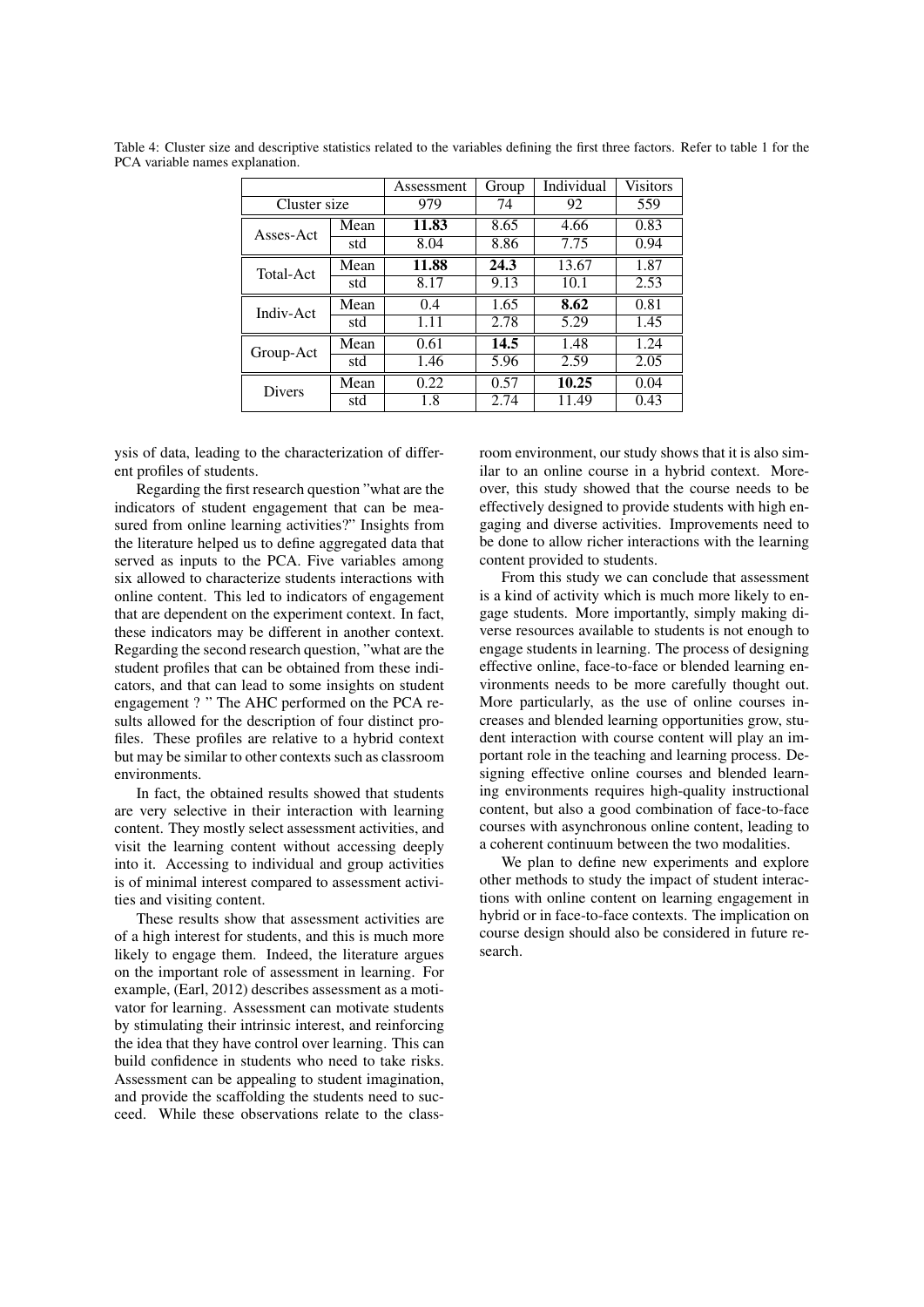# ACKNOWLEDGEMENTS

We would like to thank Campus France and The French Embassy in Kenya for the PhD scholarship program which allowed financing thesis stays in France during which this work was carried out. We also thank Dedan Kimathi University of Technology in Kenya for its support to this PhD work.

# REFERENCES

- Bates, A. T. et al. (2018). *Teaching in a digital age: Guidelines for designing teaching and learning*.
- Carini, R. M., Kuh, G. D., and Klein, S. P. (2006). Student engagement and student learning: Testing the linkages. *Research in higher education*, 47(1):1–32.
- Chatti, M. A., Dyckhoff, A. L., Schroeder, U., and Thüs, H. (2012). A reference model for learning analytics. *International Journal of Technology Enhanced Learning*, 4(5-6):318–331.
- Coates, H. (2006). *Student engagement in campus-based and online education: University connections*. Routledge.
- Coffrin, C., Corrin, L., de Barba, P., and Kennedy, G. (2014). Visualizing patterns of student engagement and performance in moocs. In *Proceedings of the fourth international conference on learning analytics and knowledge*, pages 83–92. ACM.
- Day, W. H. and Edelsbrunner, H. (1984). Efficient algorithms for agglomerative hierarchical clustering methods. *Journal of classification*, 1(1):7–24.
- Djelil, F., Muller, P.-A., and Sanchez, E. (2018). Investigating learners' behaviours when interacting with a programming microworld. In *Open Conference on Computers in Education*, pages 67–76. Springer.
- Earl, L. M. (2012). *Assessment as learning: Using classroom assessment to maximize student learning*. Corwin Press.
- Gunuc, S. and Kuzu, A. (2015). Student engagement scale: development, reliability and validity. *Assessment & Evaluation in Higher Education*, 40(4):587–610.
- Henrie, C. R., Bodily, R., Manwaring, K. C., and Graham, C. R. (2015). Exploring intensive longitudinal measures of student engagement in blended learning. *The International Review of Research in Open and Distributed Learning*, 16(3).
- Horton, W. (2011). *E-learning by design*. John Wiley & Sons.
- Jolliffe, I. (2003). Principal component analysis. *Technometrics*, 45(3):276.
- Kuh, G. D. (2009). The national survey of student engagement: Conceptual and empirical foundations. *New directions for institutional research*, 141(1):5–20.
- Kumar, S., Gankotiya, A. K., and Dutta, K. (2011). A comparative study of moodle with other e-learning systems. In *2011 3rd International Conference on Elec-*

*tronics Computer Technology*, volume 5, pages 414– 418. IEEE.

- Lea, S. J., Stephenson, D., and Troy, J. (2003). Higher education students' attitudes to student-centred learning: beyond'educational bulimia'? *Studies in higher education*, 28(3):321–334.
- Lei, S. A. (2010). Intrinsic and extrinsic motivation: Evaluating benefits and drawbacks from college instructors' perspectives. *Journal of Instructional psychology*, 37(2):153–161.
- Lewis, A. D., Huebner, E. S., Malone, P. S., and Valois, R. F. (2011). Life satisfaction and student engagement in adolescents. *Journal of Youth and Adolescence*, 40(3):249–262.
- Lockyer, L., Heathcote, E., and Dawson, S. (2013). Informing pedagogical action: Aligning learning analytics with learning design. *American Behavioral Scientist*, 57(10):1439–1459.
- Ma, J., Han, X., Yang, J., and Cheng, J. (2015). Examining the necessary condition for engagement in an online learning environment based on learning analytics approach: The role of the instructor. *The Internet and Higher Education*, 24:26–34.
- Means, B., Bakia, M., and Murphy, R. (2014). *Learning online: What research tells us about whether, when and how*. Routledge.
- Mosher, R. and MacGowan, B. (1985). Assessing student engagement in secondary schools: Alternative conceptions, strategies of assessing, and instruments.
- Murray, M., Pérez, J., Geist, D., and Hedrick, A. (2013). Student interaction with content in online and hybrid courses: Leading horses to the proverbial water. In *Proceedings of the Informing Science and Information Technology Education Conference*, pages 99–115. Informing Science Institute.
- Rice, W. (2015). *Moodle e-learning course development*. Packt Publishing Ltd.
- Rieber, L. P. (2017). Participation patterns in a massive open online course (mooc) about statistics. *British Journal of Educational Technology*, 48(6):1295– 1304.
- Robinson, C. C. and Hullinger, H. (2008). New benchmarks in higher education: Student engagement in online learning. *Journal of Education for Business*, 84(2):101–109.
- Siemens, G., Gasevic, D., Haythornthwaite, C., Dawson, S. P., Shum, S., Ferguson, R., Duval, E., Verbert, K., Baker, R., et al. (2011). Open learning analytics: an integrated & modularized platform.
- Skinner, E. A. and Belmont, M. J. (1993). Motivation in the classroom: Reciprocal effects of teacher behavior and student engagement across the school year. *Journal of educational psychology*, 85(4):571.
- Skinner, E. A., Wellborn, J. G., and Connell, J. P. (1990). What it takes to do well in school and whether i've got it: A process model of perceived control and children's engagement and achievement in school. *Journal of educational psychology*, 82(1):22.
- Xing, W., Guo, R., Petakovic, E., and Goggins, S. (2015). Participation-based student final performance predic-